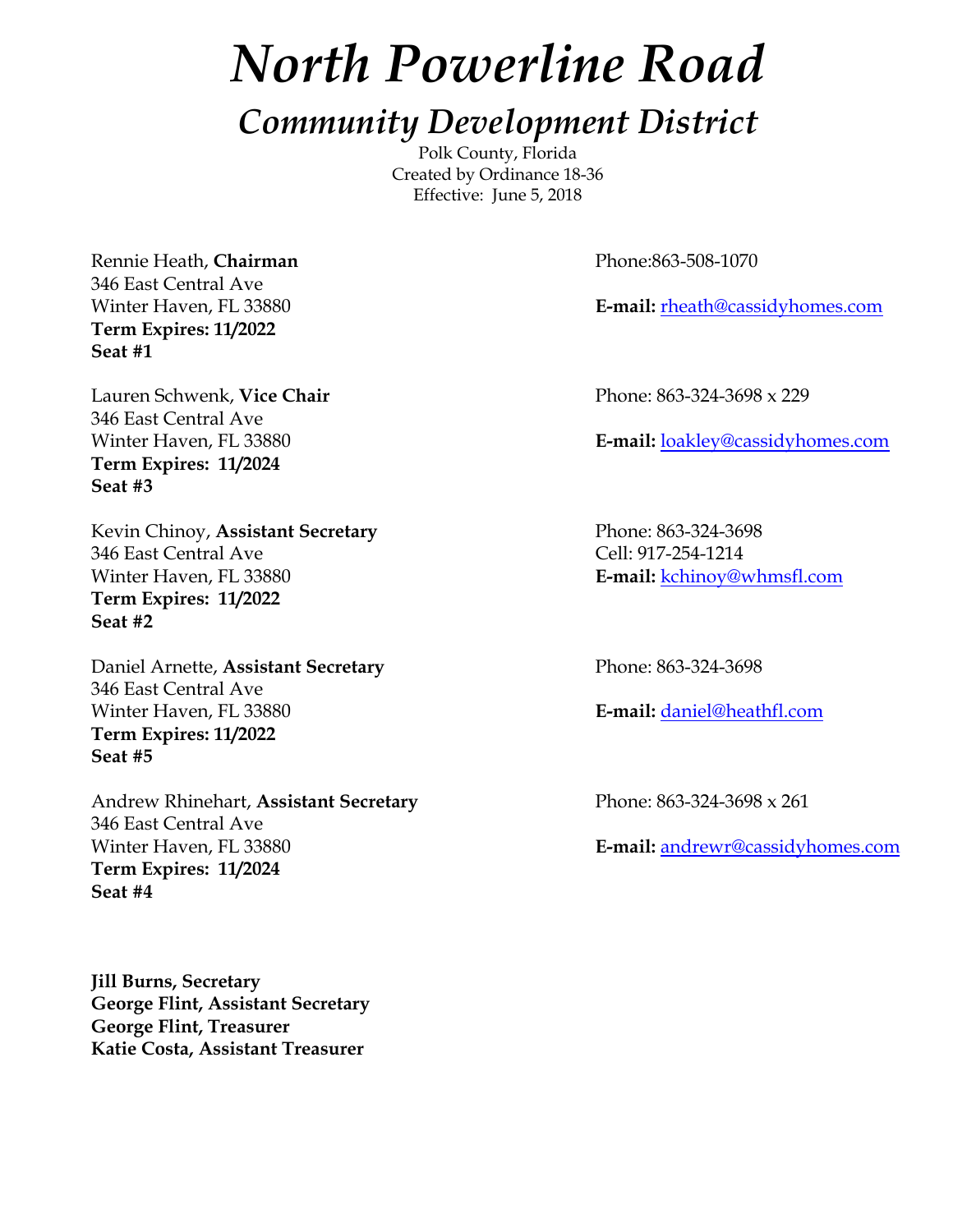#### **North Powerline Road CDD District Directory**

#### **District Counsel**

Roy Van Wyk **Phone**: 850-566-7618 KE Law Group 2016 Delta Blvd., Suite 101 **Support Counsel:**

**District Engineer**

Absolute Engineering 3214 West Tambay Ave.

#### **Bond Counsel**

Greenberg Traurig, P. A. **Phone:** 305-579-0886 450 S. Orange Ave., Suite 650 Orlando, FL 32801 Robert C. Gang **E-mail:** gangr@gtlaw.com Ashton M. Bligh **E-mail:** bligha@gtlaw.com Solomon Cadle **E-mail:** cadles@gtlaw.com

#### **Trustee**

U.S. Bank National Association **Phone**: 407-835-3805 225 E. Robinson St., Ste. 250 Orlando, FL 32801

#### **Trustee Counsel**

Holland & Knight **Phone:** 305-789-7707 701 Brickell Ave., Ste. 3000 Miami, FL 33131

#### **Underwriter**

FMSbonds, Inc. 20660 W. Dixie Highway North Miami Beach, FL 33180 Jon Kessler **Phone:** 305-692-4124

Tallahassee, FL 32303 **E-mail:** roy@kelawgroup.com

Amy Hembree **E-mail:** amy@kelawgroup.com Jake Whealdon **E-mail:** jake@kelawgroup.com

Heather Wertz Phone: 813-221-1516

Tampa, FL 33611 **E-mail:** heatherw@absoluteng.com

Deborah A. Kharran-Misra **E-mail:** kharranmisrad@gtlaw.com Clara Stegeman **E-mail:** stegemanc@gtlaw.com

James Audette **E-mail:** james.audette@usbank.com

Mr. Douglas Darbut **E-mail:** ddarbut@hklaw.com

**Cell:** 407-619-3781 **E-mail:** jkessler@fmsbonds.com

William Baum **Phone:** 305-937-0660 **Ext:** 2209 **E-mail:** wbaum@fmsbonds.com

Dylan Schwartz **Phone:** 305-937-0660 **Ext:** 2225 **E-mail:** dylanschwartz@fmsbonds.com